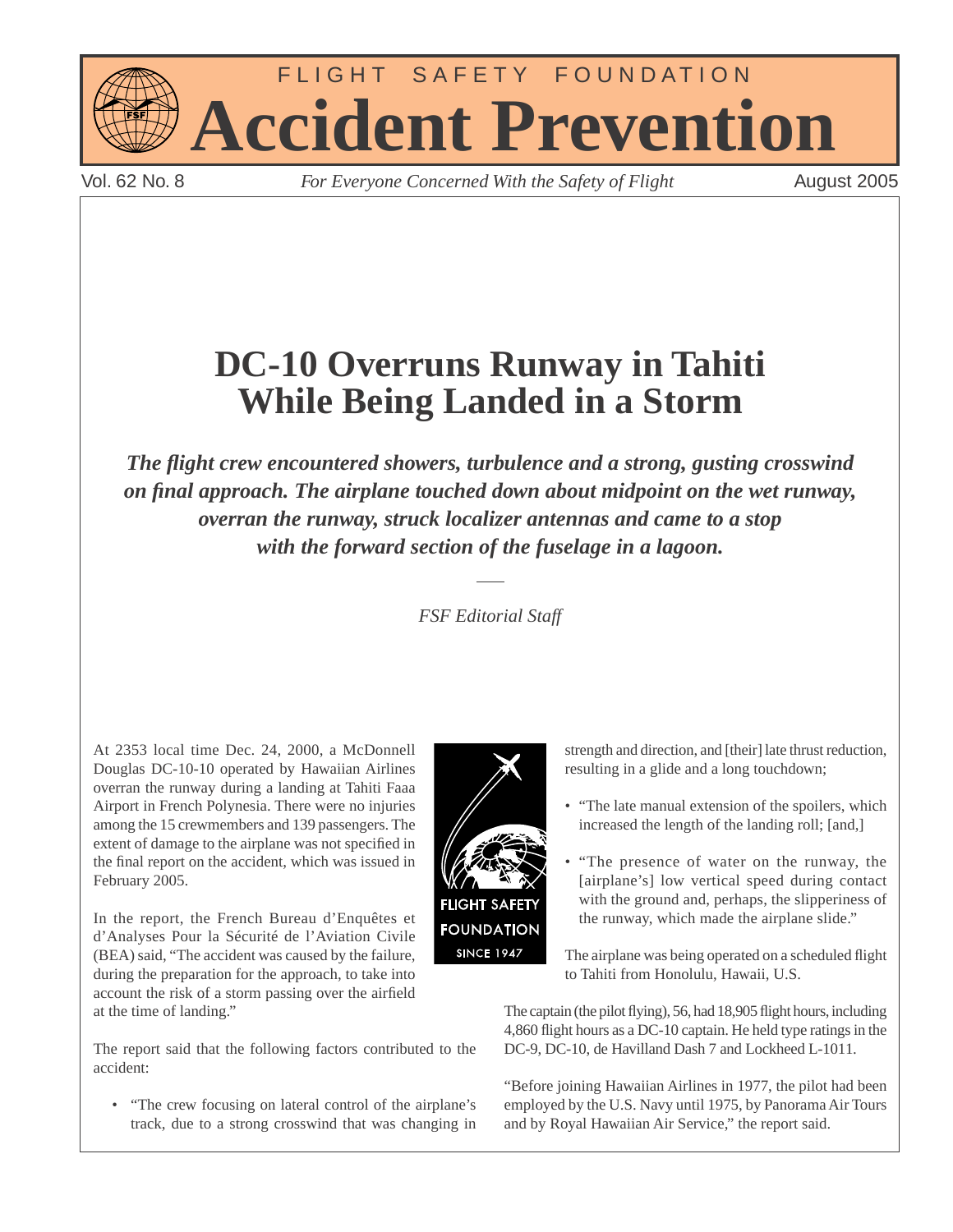The copilot, 35, had  $7,142$  flight hours, including 526 flight hours in DC-10s. He held a DC-10 flight engineer certificate and a Dash 8 type rating.



## **McDonnell Douglas DC-10-10**

The McDonnell Douglas DC-10-10 was the first model in the DC-10 series, a long-range, high-capacity transport airplane. It first flew in August 1970.

Two engines are mounted on underwing pylons, with a third installed in the vertical stabilizer above the aft fuselage. The airplane is powered by General Electric CF6-6D or CF6- 6D1 turbofan engines, each rated at 40,000 pounds (18,144 kilograms) thrust. The first version had a maximum takeoff weight of 410,000 pounds (185,970 kilograms), and a range of 3,128 nautical miles (5,793 kilometers).

A later version, with increased center-wing fuel capacity, has a maximum takeoff weight of 455,000 pounds (206,385 kilograms) and a range of 3,654 nautical miles (6,767 kilometers). Normal cruising speed is Mach 0.82; maximum cruising speed at 30,000 feet is 500 knots.

The service ceiling is 34,800 feet with CF6-6D engines or 35,200 feet with CF6-6D1 engines. Landing speed with a full load of passengers and baggage is 128 knots.♦

Source: *Jane's All the World's Aircraft*

"Before being employed by Hawaiian Airlines as a flight engineer in 1998, this pilot had been employed by Island Air, then by the [U.S.] Air National Guard," the report said.

The flight engineer, 37, had 4,133 flight hours, including 613 flight hours as a DC-10 flight engineer.

"Before being employed in 1999 by Hawaiian Airlines, the flight engineer had worked for Corporate Air," the report said.

The report said that no notable events occurred during the fivehour en route portion of the flight from Honolulu.

At 2324, the captain conducted an arrival briefing that included the runway in use, top of descent, the published instrument approach procedure and the published missed approach procedure. The crew did not discuss the cumulonimbus clouds that had been reported in the vicinity of the airport or the atmospheric instability that had been forecast for the area.

At 2327, the copilot asked the center controller for information on weather conditions at the airport.

The controller said that an aviation routine weather report (METAR) issued at 2300 indicated that the surface winds were from 080 degrees at five knots, visibility was greater than 10 kilometers (six statute miles), scattered clouds were at 1,600 feet and cumulonimbus clouds were in the vicinity of the airport. The controller said that the METAR indicated that temporary weather conditions included surface winds from 340 degrees at 15 knots with gusts to 25 knots, visibility of 4,000 meters (three statute miles) in rain and a 3,500-foot overcast. The controller also told the crew that the runway was wet.

The report said that the METAR information essentially was the same as the weather information that the crew had received earlier via the airplane's aircraft communications addressing and reporting system (ACARS).

At 2332, the crew requested and received clearance to begin a descent from Flight Level 370 (approximately 37,000 feet). During the descent, the crew observed weather-radar displays of several areas of heavy precipitation on the airport and near the airport.

"The crew should have considered holding … so as to allow the stormy weather to pass over the aerodrome, especially since the diversion airfields for Tahiti Faaa are a long way away," the report said.

The nearest diversion airport adequate for a DC-10 landing was in Rarotonga, Cook Islands, New Zealand, 1,037 kilometers (560 nautical miles) southwest of Tahiti.

"Performing an approach in meteorological conditions with local tropical storms over the aerodrome guarantees neither the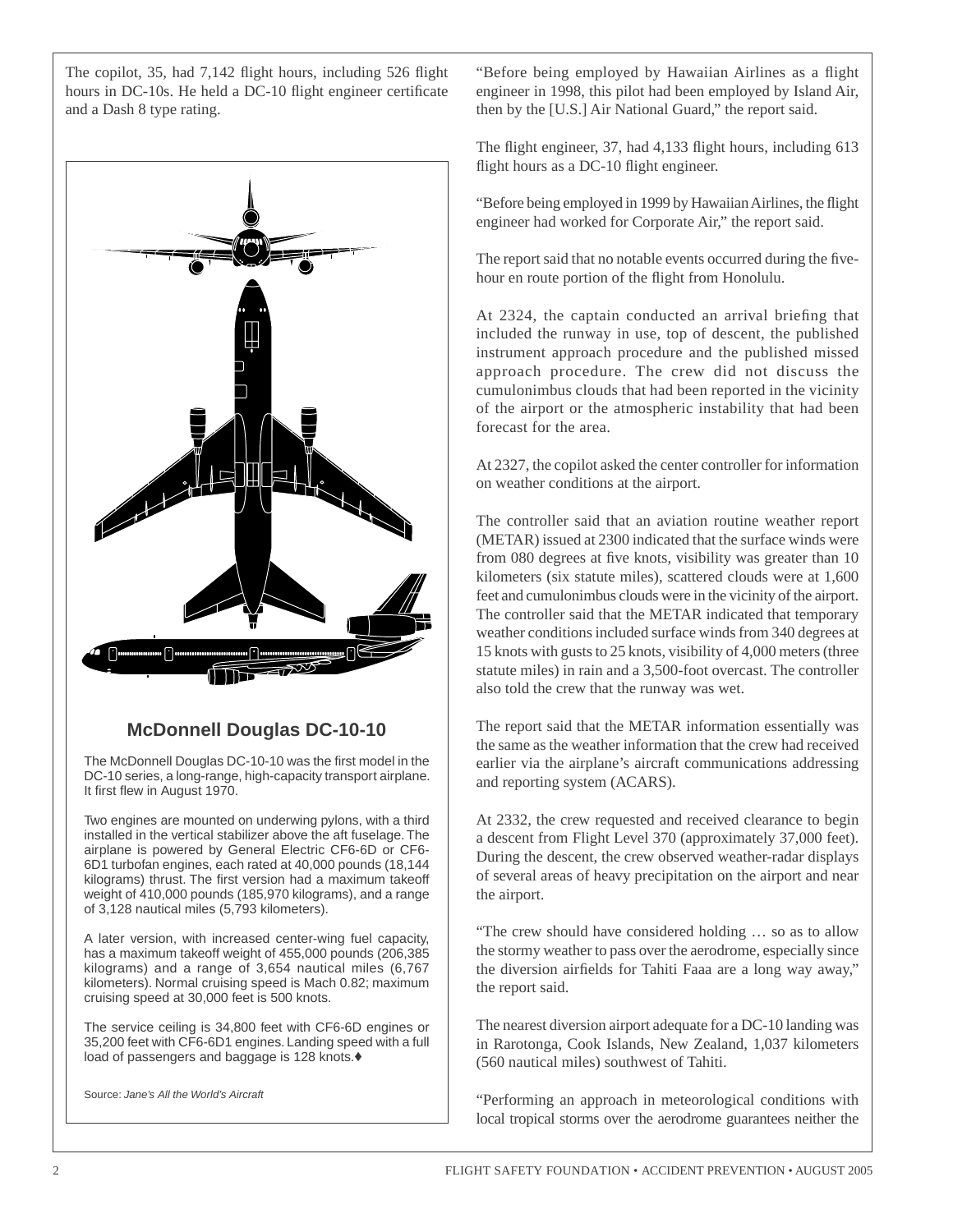landing nor a go-around," the report said. "Once the decision is taken to perform the approach, however, it is difficult for a crew to reconsider — in this case, as a result of deteriorating meteorological conditions — if they have not planned to do so when they develop their landing strategy during the arrival briefing."

At 2346, the tower controller told the crew to descend to 2,500 feet and to report crossing OVINI, which is the initial approach fix for the VOR/DME–ILS (very-high-frequency omnidirectional radio/distance measuring equipment–instrument landing system) approach to Runway 04. OVINI is 24 kilometers (13 nautical miles) from the VOR, which is near the departure end of Runway 04. The controller also told the crew that there were showers at the airport.

The copilot then told the controller that they were crossing OVINI. The controller cleared the crew to conduct the VOR/ DME–ILS approach and told them to report when the airplane was established on the ILS localizer and glideslope.

The airplane, which was being flown on autopilot in instrument meteorological conditions, was established on the glideslope at 2348. The crew extended the landing gear and began to conduct the "Landing" checklist. They armed the spoilers and extended the flaps to 22 degrees, then to 35 degrees.

The report said that the company's operations manual specified that flaps should be extended to 50 degrees when the runway is wet or slippery.

"Landing on a wet runway and hydroplaning are covered by Hawaiian Airlines during the pilots' line-oriented flight training," the

report said. "Use of the flaps at 50 degrees is dealt with during regular simulator training, but the operator's common practice is to use them only at 35 degrees. The operator justified this practice by citing the lower stresses on the airplane structure. However, the choice of the landing configuration remains at the captain's discretion."

At 2349, the copilot told the controller that the airplane was established on the ILS. The controller cleared the crew to land on Runway 04 and said that the surface winds were from 060 degrees at 10 knots, gusting to 14 knots.

Over the next few minutes, wind direction changed rapidly from southeast to northwest.

At 2350, the captain told the copilot, "[There is] quite a bit of crab in this thing."

The copilot said that the flight management system indicated that the wind was from 280 degrees at 28 knots.

The report said that the charts used by the flight crew incorrectly indicated available landing distance. Past the displaced threshold of Runway 04, the length of runway available for landing was 3,110 meters (10,204 feet). The report said that the *Aeronautical Information Publication* (*AIP*)-Pacific *Region* published in September 2000 erroneously indicated that available landing distance was 3,310 meters (10,860 feet). A notice to airmen (NOTAM) was issued on Sept. 28, 2000, to correct the error, and correct information was published in the *AIP* in November.

"The crew was using Jeppesen charts that did not take into account the various amendments published in September and November," the report said. "On these charts, the displaced threshold did not appear, and the [published available landing distance], 3,310 meters, did not take into account the displaced threshold. This distance thus was 200 meters [656 feet] longer than the distance really available."

Nevertheless, the report said, "The precision approach path indicator (PAPI) was correctly calibrated and positioned at the displaced Runway 04 threshold."

The runway did not have centerline lights. International Civil Aviation Organization Annex 14, *Aerodromes*, recommends centerline lights on runways for which a precision instrument

*Over the next few minutes, wind direction changed rapidly from southeast to northwest.*

approach procedure is published. The report said that the coloring of centerline lights helps flight crews estimate distance to the end of the runway. [Centerline lights typically are white until the last 915 meters (3,000 feet) of the runway; the lights then alternate between red and white for 610 meters (2,000 feet) before changing to red for the last 305 meters (1,000 feet) of the runway.]

Annex 14 also recommends periodic measurement of runway surface-friction characteristics.

"This information is not available at Faaa aerodrome, which has no measuring equipment," the report said. "Testimony from aircrew that regularly use the aerodrome and have had experience of it in rainy conditions indicates that the runway's [surface shape] is not favorable for adequate water run-off during heavy showers. In addition, the flare height can sometimes be difficult to evaluate at night due to a layer of fog that forms through evaporation."

During the last nine minutes of the approach, meteorological data recorded by the airport weather station showed that wind velocities at the Runway 04 threshold increased rapidly from 5.8 meters per second (11.3 knots) to 16.3 meters per second (31.7 knots).

"The variations in wind speed and direction indicate the presence of turbulent wind and wind shear characteristic of a storm," the report said. "[The recorded meteorological data] also indicate that the storm period lasted about 15 minutes."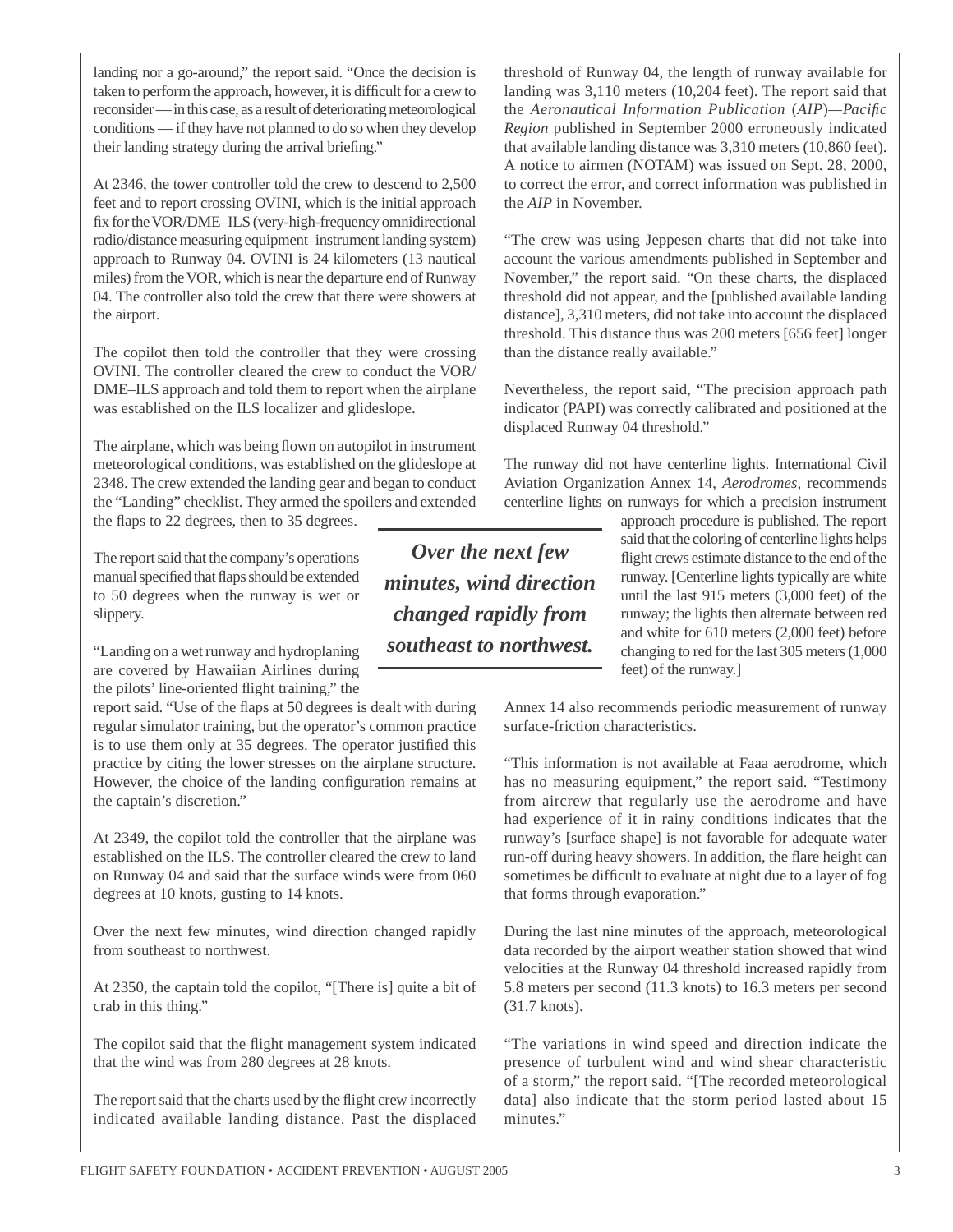At 2351, the controller said that the winds were from 330 degrees at 18 knots, gusting to 28 knots, and told the crew to report when they had the airport in sight.

The airplane was about 600 feet above the ground when the copilot told the controller that the airport was in sight. The controller said that the winds were from 330 degrees at 18 knots, gusting to 29 knots.

The copilot called out radio altitude in 100-foot decrements from 500 feet to 100 feet.

The airplane was 328 feet above the ground at 2352:11 when the autopilot was disengaged. Airspeed was 155 knots, one knot slower than the target approach speed that had been calculated by the flight engineer.

"Arriving on short final, [the airplane] entered an area of rain and turbulence associated with the passage of a storm over the airfield," the report said.

Rapid changes in aileron-control position and elevator-control

position recorded by the flight data recorder (FDR) after the autopilot was disconnected indicated that significant control inputs were made, the report said.

"The recordings of the intensity and direction of the wind along the runway show variations in all directions over time," the report said. "The turbulent nature of the wind explains the captain's significant inputs on the flight controls in order to maintain lateral control of the airplane's track, perhaps at the expense of control of the descent path on short final."

At 2352:20, the ground-proximity warning system generated an aural "sink rate" warning. The captain observed that the airplane was slightly below the PAPI glide path.

"The [captain] rejoined the descent path with the aid of the PAPI and continued his approach using external visual references," the report said. "At that time, the airplane was following a track parallel and to the right of the approach path."

Between 2352:32 and 2352:38, the cockpit voice recorder recorded automated radio-altitude callouts in 10-foot decrements from 50 feet to 10 feet. A power reduction began seven seconds after the last radio-altitude callout. FDR data indicated that airspeed remained about 150 knots until touchdown. The calculated landing reference speed  $(V_{\text{pre}})$  was 137 knots.

"Thrust reduction was late [and] may be explained by the captain's focusing on lateral control … as a high thrust level

allows for better control of the track," the report said. "In any event, the high thrust led to an increase in glide distance [that] was accentuated by a sudden head wind component, as is shown by an increase in airspeed four seconds before touchdown of the main landing gear [at 2352:45]."

The main landing gear touched down to the right of the runway centerline, 1,300 meters (4,265 feet) from the displaced threshold. Because of the airplane's low vertical speed during touchdown on the wet runway, the spoilers did not deploy automatically.

"Without the spoilers, deceleration during the landing roll is not in accordance with performance as stated in the manufacturer's documentation," the report said. "In case of a known unavailability of the system, an additional 200 meters must be allowed for [in landing-distance calculations]."

The nose landing gear touched down three seconds after the main landing gear touched down. Two seconds later, the thrust reversers were deployed.

"The [recorded FDR] parameters indicate that reverse thrust

on each of the engines was adjusted and regulated without it ever reaching its maximum value," the report said.

The captain told investigators that he did not use full reverse thrust because of a published noise-abatement procedure that prohibited use of reverse thrust between 1700 and 0600.

"He [also said that he] thought that, by using too much thrust-reverser power, he would have more difficulty in keeping the airplane on the runway," the report said.

The airplane was not equipped with an autobrake system. The operations manual recommended that if directional control is affected by a crosswind, the crew should release pressure on the wheel brakes and should not use reverse thrust.

"On a wet runway and with a crosswind, the wind's effect on the fuselage and the tail tends to align the airplane into the face of the wind," the report said. "This tendency of the airplane to align itself into the face of the wind and to be pushed off the centerline is increased by the application of reverse thrust."

The report said that the captain likely did not notice that the spoilers had not deployed automatically because his attention was focused on maintaining directional control of the airplane. At 2352:53, eight seconds after the main landing gear touched down on the runway, the flight engineer noticed that the spoilers had not deployed automatically; he manually deployed the spoilers.

The airplane veered left because of the crosswind, the wet runway and the use of the thrust reversers, the report said.

*Because of the airplane's low vertical speed during touchdown on the wet runway, the spoilers did not deploy automatically.*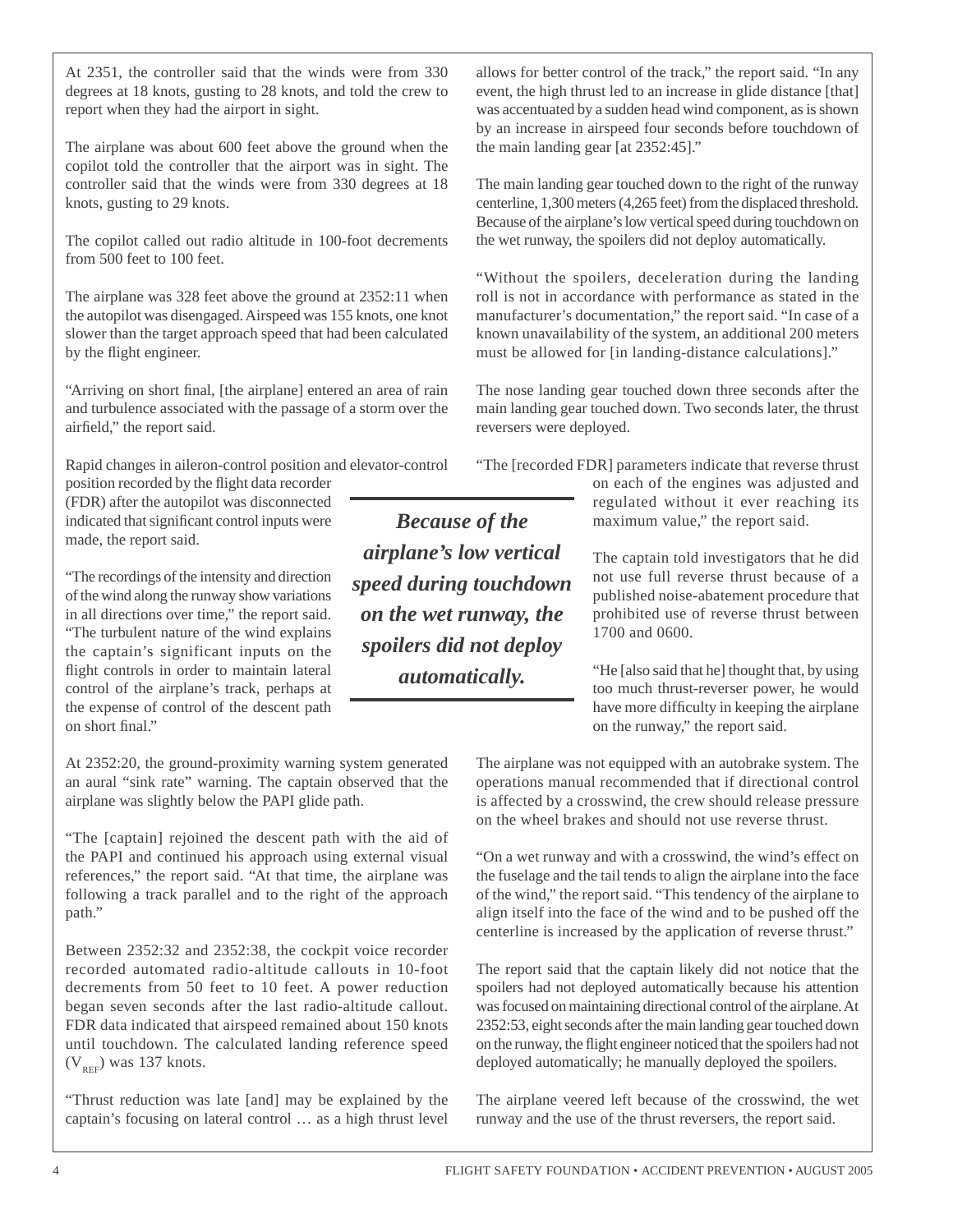At 2352:59, the copilot said "centerline."

"The captain then corrected to align the airplane on the centerline while continuing to brake and to use the thrust reversers," the report said.

The airplane was about 300 meters (984 feet) from the end of the runway when the captain observed the localizer antennas beyond the end of the runway.

"He selected more thrust-reverser power and increased pressure on the brakes," the report said. "[He told investigators that] it seemed to him that he was on an ice-covered runway."

The report said that braking action likely was nil near the end of Runway 04 because of tire rubber deposited by airplanes that had been landed on Runway 22.

The airplane was on the centerline when it overran the runway 36 seconds after the main landing gear touched down. The copilot told the controller, "Hawaiian four eight one is right on the end, going off the runway, going off the end of the runway. Send the equipment. Send the equipment."

At 2353:21, the airplane struck the localizer antennas 72 meters (236 feet) beyond the end of the runway. The airplane came to a stop with the underwing-mounted engines resting on a rock seawall 80 meters (262 feet) beyond the end of the runway.

"The captain, after checking on the safety situation around the airplane, ordered the evacuation via [the right center door]," the report said.

The crew did not use the aft cabin doors for evacuation because the airplane's tail section was too high off the ground.

Because the evacuation slide was deployed in shallow water, the passengers were told to don their life vests. Some passengers had difficulty donning their life vests, and some passengers were not able to don their life vests. Postaccident tests of unused life vests aboard the airplane indicated that the elastic bands used during the packing of some life vests prevented the straps from being buckled properly.

The report said that the public-address system was not operational. Some passengers, for whom French was their native language, had difficulty understanding instructions communicated by cabin crewmembers in English.

The flight crew told investigators that the evacuation, which was assisted by airport firefighters, was conducted calmly and rapidly.

"The end of the [evacuation] slide was tied up to the seawall … to give passengers the shortest walk possible through the water," the report said. "The passengers were greeted by firefighters, who had taken care to remove the barbed wire coils that were protecting the aerodrome against intruders."

During the accident investigation, difficulties were encountered in conducting the FDR readout.

"Hawaiian Airlines did not possess any conversion documents allowing the raw binary data to be transformed into engineering values," the report said. "American Airlines, the airplane's owner, provided two different conversion documents, not knowing which of the two corresponded to the airplane. After having selected the most likely document, the investigators met with conversion problems, and validation of certain parameter values (radio altitude, acceleration and glideslope and localizer deviations) had to be done based on recordings of previous flights.

"In addition, the operator was unable to provide up-to-date and exact documentation on the evolution of the parameter acquisition and recording system. Thus, the FDR readout was slowed down, and some lack of precision may remain."

Based on the findings of the accident investigation, BEA recommended that:

- "Operators ensure that crews are made aware of the importance of specifically planning, during the arrival briefing, for circumstances that would lead to a modification in the approach strategy, where the meteorological situation warrants it;
- "The DGAC [French Direction Générale de l'Aviation Civile] measure the [surface-friction] characteristics of the runway at Tahiti Faaa Aerodrome;
- "The DGAC study the possibility of equipping all aerodromes on French territory used for public transport with runway-centerline lighting;
- "Operators systematically ensure that the documentation used by aircrew is in accordance with the relevant national regulatory documentation; [and,]
- "The FAA [U.S. Federal Aviation Administration] ensure that American operators possess up-to-date conversion tables for on-board data for airplanes used for public transport."♦

[FSF editorial note: This article, except where specifically noted, is based on the English translation of French Bureau d'Enquêtes et d'Analyses Pour la Sécurité de l'Aviation Civile (BEA) Report n-aa01224a, *Accident on 24 December 2000 at Tahiti Faaa Airport to the DC-10-10 Registered N132AA Operated by Hawaiian Airlines*. The 68-page report contains illustrations and appendixes. In a foreword to the English edition, BEA said, "As accurate as the translation may be, the original text in French should be considered as the work of reference."]